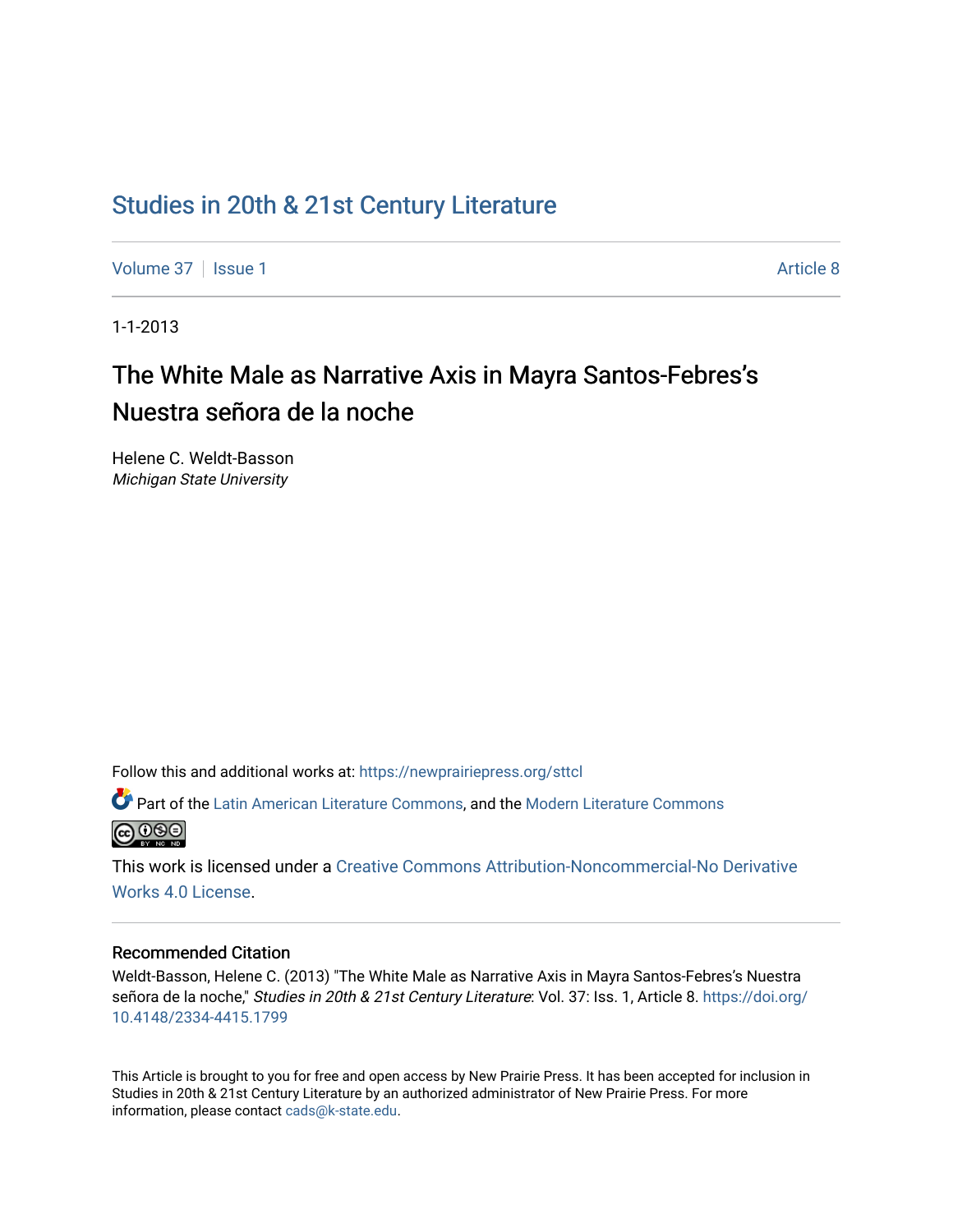## The White Male as Narrative Axis in Mayra Santos-Febres's Nuestra señora de la noche

## **Abstract**

Mayra Santos-Febres's 2006 novel, Nuestra señora de la noche, is based on the life of the Puerto Rican madam, Isabel la Negra, a legendary figure in Puerto Rican culture. Using both Mervin Alleyne's theory of racial discrimination and Aída Hurtado's theory of racially-based gender discrimination, which shows how the reactions of white and black females are governed by their relation of dependency on or rejection by the white male, this study illustrates how the character Isabel la Negra evolves as a postmodern, feminist character who opposes racism and gender subordination in Puerto Rico through her role as a prostitute. Conversely, the study also illustrates how madness, associated with both white (Cristina Rangel) and black (Montse) females in the novel, is a powerless rather than feminist strategy, into which women descend due to their mistreatment by patriarchal society. The study illustrates how Fernando Fornarís, the white male protagonist, serves as the narrative axis for the development of women's polarized reactions to patriarchal domination in the novel.

## Keywords

Mayra Santos-Febre, Nuestra señora de la noche, Isabel la Negra, Puerto Rico, Puerto Rican culture, white male, feminine literature, dependency, feminist character, patriarchy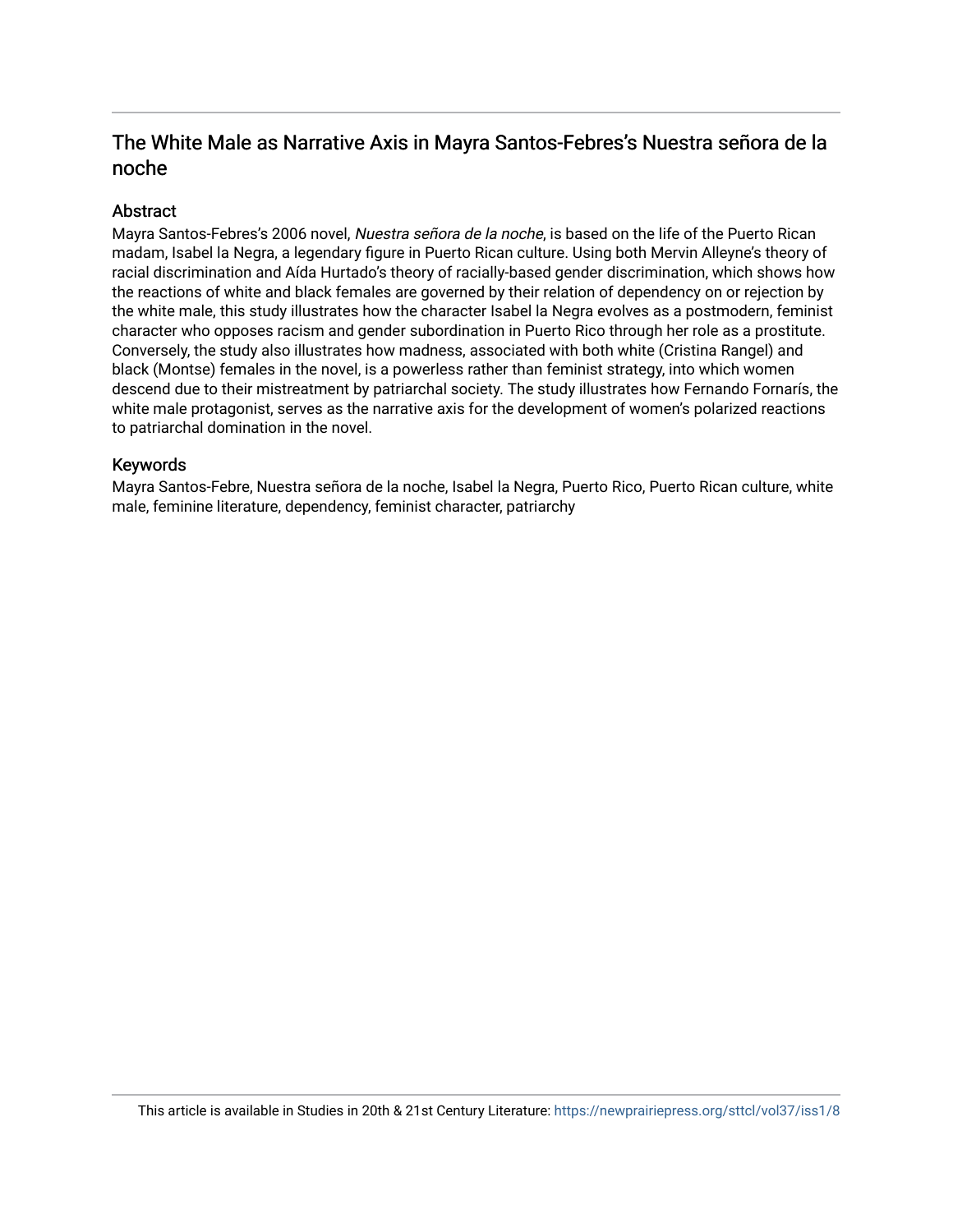## The White Male as Narrative Axis in Mayra Santos-Febres's *Nuestra señora de la noche*

Helene C. Weldt-Basson *Michigan State University*

Isabel Luberza Oppenheimer is a legendary figure in Puerto Rican culture who has served as the subject of at least two short stories, a film, and a novel. In the 1970s, both Rosario Ferré and Manuel Ramos Otero published tales about this famous prostitute in the journal *Zona de Carga y Descarga* 'Loading and Unloading Zone.' Ferré's story, "Cuando las mujeres quieren a los hombres," 'When Women Love Men' later became a part of her first collection of short stories, *Papeles de Pandora* (1976) '*The Youngest Doll*' (1991) while Otero's piece, "La útima plena que bailó Luberza" 'The Last Plena that Luberza Danced' subsequently appeared in his collection *El cuento de la mujer del mar* (1979) 'The Story of the Woman of the Sea.' This theme resurfaces in the film *Life of Sin*, produced and directed by Efraín López Neris with a screenplay by Emilio Díaz Valcárcel in 1979 and more recently, in the novel *Nuestra señora de la noche* (2006) *Our Lady of the Night* by one of Puerto Rico's most read contemporary writers, Mayra Santos-Febres. The multitude of artistic projects surrounding a well-known madam suggests the complex potential of this figure within Puerto Rican culture. The protagonist, Isabel la Negra, is portrayed differently in each text, and her construction in each case obeys different literary imperatives and ideological concerns.

This article shows how the figure of Isabel la Negra in *Nuestra señora de la noche* (hereafter *Nuestra señora*) is used to symbolize a rebellion against both racism and the subjugation of women in Puerto Rico. This rebellion is developed through the protagonist's relationship to dominant, white male society, as is the contrasting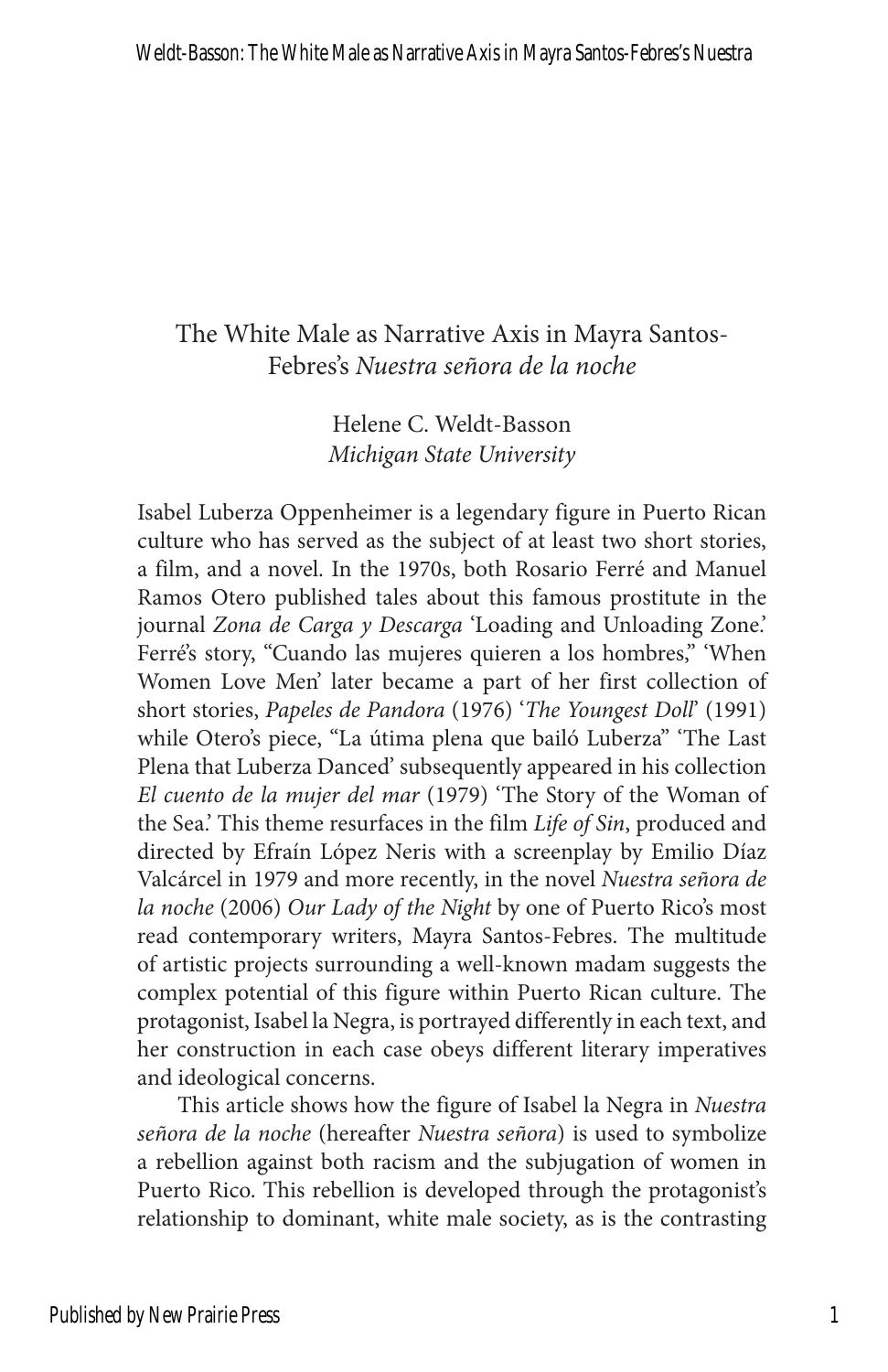submission and madness of other female characters in the novel, thus converting the white male into the novel's narrative axis. This analysis is based on Aída Hurtado's theory as espoused in her book *The Color of Privilege: Three Blasphemies on Race and Feminism.*  Since Hurtado's theory is founded on an analysis of US racial and gender discrimination, its application to Puerto Rican society is justified.

Racism in Puerto Rico cannot be simply equated to racism in the United States. As Mervyn C. Alleyne shows in his study of race and ethnicity in the Caribbean, racial discrimination has evolved somewhat differently in these two countries. According to Alleyne, despite the prevalence of what he terms the "Latin American myth of racial assimilation" (135) and the notion that "We are all Puerto Ricans" as the dominant Puerto Rican ideology (135), racism against people of color has existed in Puerto Rico since the first license was issued by the Spanish crown in 1519 to bring slaves directly from Africa to Puerto Rico (115).

 The principal difference that Alleyne notes between racism in the two countries is that US racism is largely based on biological purity, while racism in Puerto Rico is socially constructed. Nonetheless, Alleyne indicates that "The Puerto Rican and North American racial systems are not independent of each other" (139) because there have been both political and corporate business influences by the United States in Puerto Rico that have affected racial perceptions there.

Alleyne concludes that, although in Puerto Rico there has historically been more social mixing of races than in other Caribbean nations, there essentially exists a racial homogeneity (white dominance) in the ruling classes that suggests a racial/classist bias in favor of whites (125). Alleyne states: "The racial hierarchy has been and still is intact. From the inception of Puerto Rican post-Columbian society, the color hierarchy inherited from Europe and reinforced by slavery was established" (131). In addition, Alleyne indicates that Puerto Rico has a "colour/class pyramid" in which "Blacks occupy the bottom of the socio-economic scale, but they are not alone and do not even dominate "(134-35). Finally, Alleyne indicates that there is a "social, aesthetic, and moral value hierarchy corresponding to skin colour (and other phenotypical features such

https://newprairiepress.org/sttcl/vol37/iss1/8 DOI: 10.4148/2334-4415.1799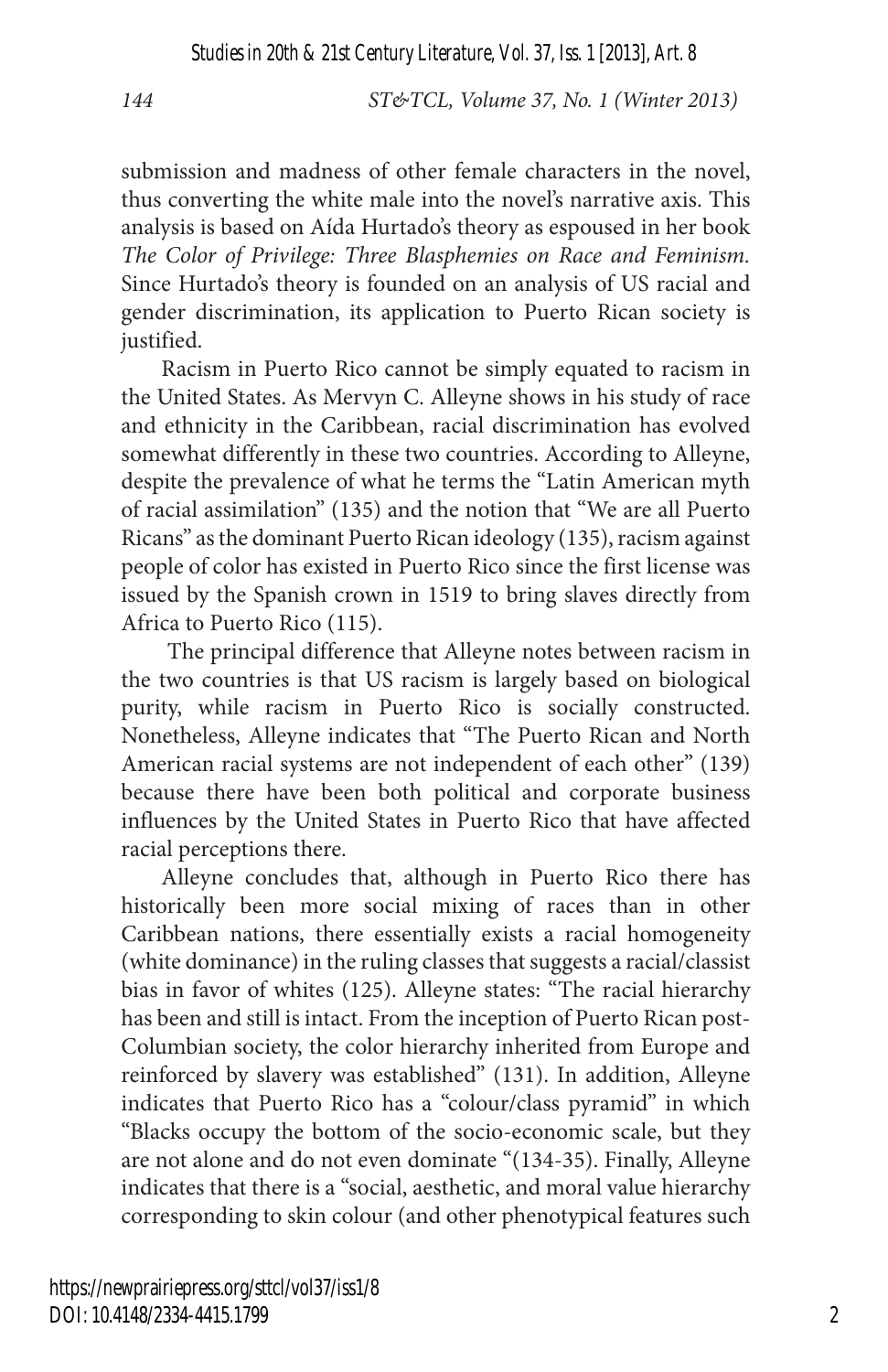as hair texture, shape of the nose, and size of the lips)" (136).

Alleyne's sociological study is extensively cited, in order to illustrate the validity of the extension of Aída Hurtado's theory (initially made with reference to the United States) to an analysis of gender and racial discrimination in Puerto Rico. Since both countries operate on the basis of similar racial hierarchies, the use of Hurtado's study can be amply justified. The major differences (the US basis of racism on biological purity and the assignation of blacks exclusively to the bottom of the social hierarchy) do not vitiate the parallels that can be established between racism in both countries.

Santos-Febres constructs the figure of Isabel la Negra from a postmodern feminist perspective that analyzes the roles of gender, class, and race in the life of her protagonist. She defines Isabel la Negra and all of the female characters in her tale in relation to white men, the dominant historical group in both US and Puerto Rican society. Aída Hurtado's theory on race and feminism illuminates Santos-Febres's text. Hurtado states: "Each oppressed group in the United States … is positioned in a particular distinct relationship to white men and each form of subordination is shaped by this relational position" (2), suggesting that white women and women of color have different relationships *vis à vis* white men (and this is true for Puerto Rico as well as the United States). White women, "as daughters, wives, or sisters" often benefit from social privilege and an economic cushion that is not available to women of color (Hurtado 5): "The avenues of advancement through marriage that are open to white women who conform to prescribed standards of middle-class femininity are not even a theoretical possibility for most women of Color" (11). Hurtado posits that white women are valued as spouses because they can produce racially pure offspring and this allows white women access to white men that women of color do not have. Consequently, "white women, as a group, are subordinated through seduction; women of Color, as a group, through rejection" (12). Although both women are subordinated through sexuality, each group exists in a different relationship to the white male, and thus feminism that grows out of the protest of this subordination must also be different in nature. White women are forced to accept a subservient role within the home, while black women, through their history of slavery, "were required to be as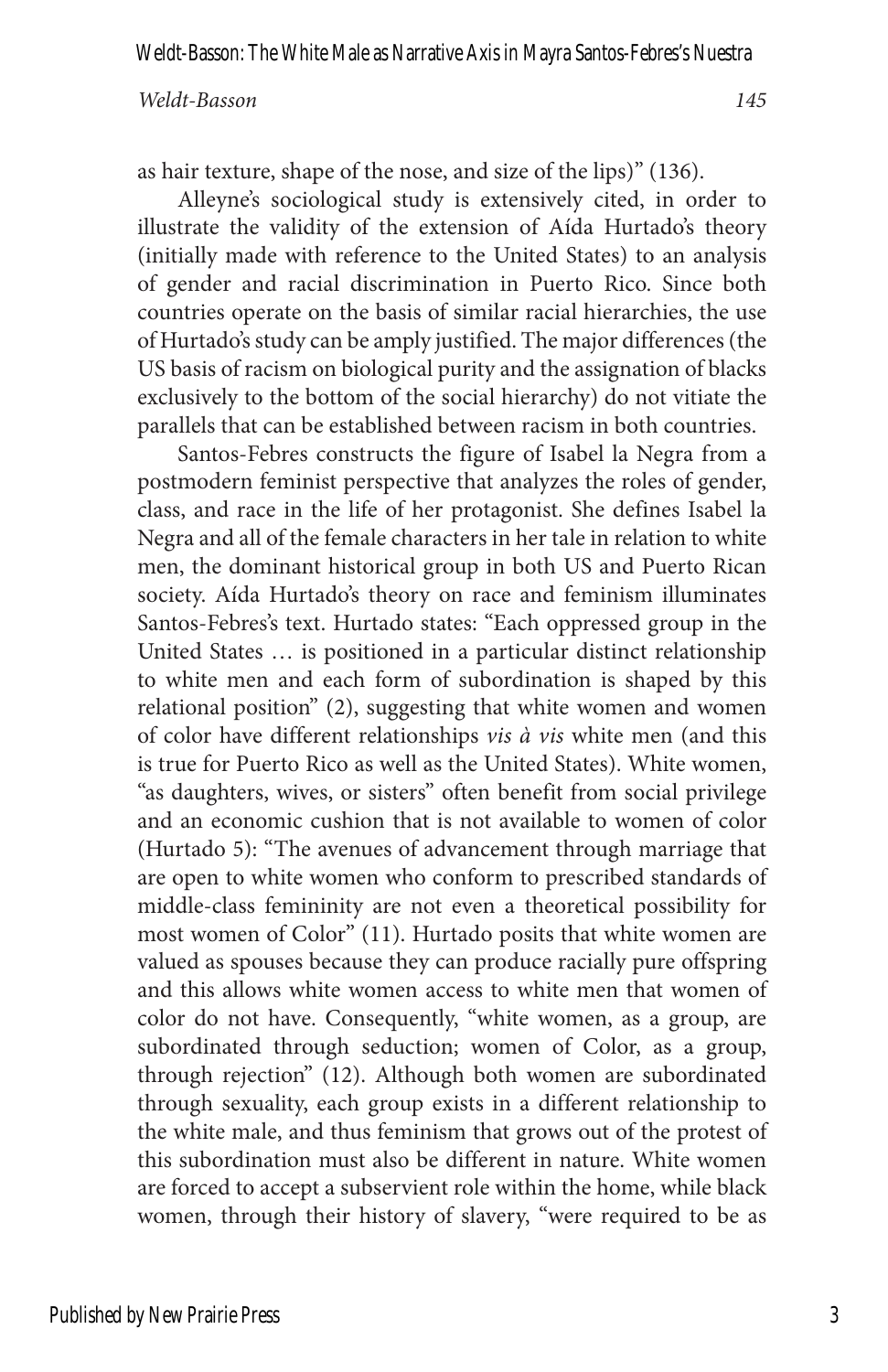*Studies in 20th & 21st Century Literature, Vol. 37, Iss. 1 [2013], Art. 8*

*146 ST&TCL, Volume 37, No. 1 (Winter 2013)*

masculine as men in the performance of work and were as harshly punished as men but they were also raped" (14-15). Thus, according to Hurtado, women of color are defined through a relationship of sexual violence by white men:

> Chicano and Black women have, historically, been available to white men for the satisfaction and experience of their sexual violence. At the same time these women are not valued as white women are because of their inability to produce white offspring and their enormous value as laborers. Consequently, their womanhood, from the dominant group's perspective has always been oversexualized, to the point of being portrayed as animalistic. (99)

These relational differences to white men lead white feminists to focus on "projecting private sphere issues into the public arena" (18) while women of color focus on public issues like affirmative action, racism, and prison reform that "cultivate awareness of the distinction between public policy and private choice" (18).

Hurtado's ideas surface in Santos-Febres's *Nuestra señora*, because the narrative is centered on a white man, Fernando Fornarís, and his relationship with both his white wife and his black lover (Isabel la Negra). Both Fornarís's wife and Isabel la Negra are depicted as victims in the love triangle that evolves among the three parties. The victimization of the wife leads to her insanity, while the victimization of the black lover leads the protagonist, Isabel, to become a prostitute. However, in *Nuestra señora*, Isabel la Negra is not merely a prostitute, but a strong, self-made businesswoman who rises to wealth, power and fame in Ponce society. The figure of the prostitute evolves into a symbol of feminist and anti-racist resistance within the oppressive social forces against women and racial minorities in Puerto Rico during the first half of the twentieth century.

The first relevant aspect of Santos-Febres's novel is its effort to incorporate the historically documented reality of black women in Puerto Rico during the first three decades of the twentieth century. According to Eileen Suárez Findlay in *Imposing Decency*:

For the wealthy white people who held economic and political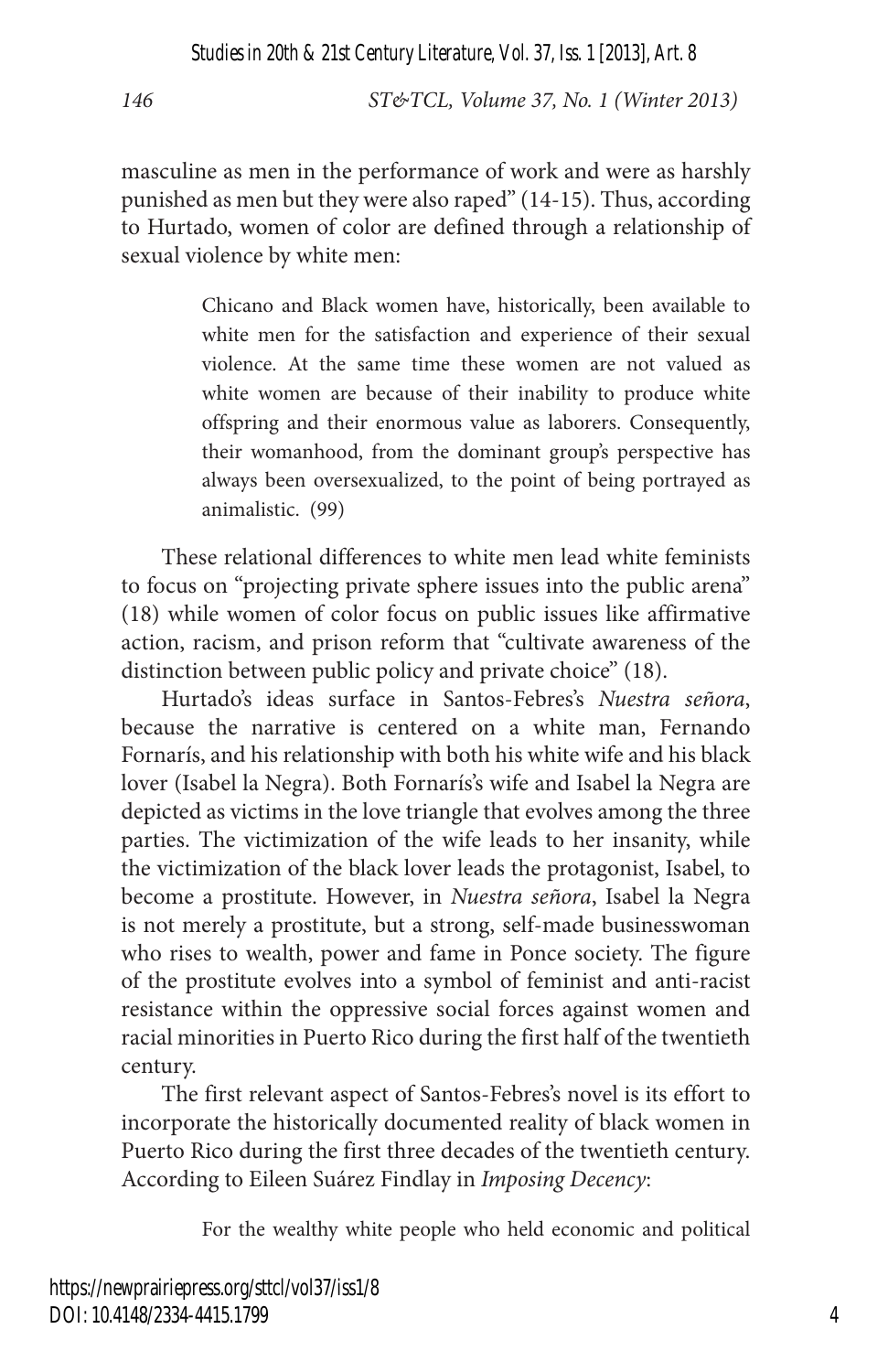power in Ponce, the dramatic increase of poor, largely Afro-Puerto Rican people in "their" city was quite frightening.… Perhaps, most disturbing of all, however, were the growing numbers of working-class women, many of them Afro-Puerto Rican, who crowded Ponce's streets in the decades following emancipation. Their labor, mainly as laundresses, market women, and seamstresses, swelled the burgeoning informal economy. Gaining access to a wage of their own gave women in the city more sexual and economic autonomy than their rural sisters, especially when they pooled their earnings with other women.… Households of unrelated women also were not uncommon in the city by 1897 … In a society where economic survival for the poor hung by a thread in the best of times and the sex for money quid pro quo was a fact of life for all women, the move into selling sex as one of a variety of income-earning strategies was probably not so unthinkable for laboring women.… After 1894, women suspected of being prostitutes were required to register on an official list, pay a "hygiene tax," and submit to biweekly pelvic exams by designated hygiene doctors. (80-81)

Much of Findlay's description of the work, leisure activities, hygiene laws, and general attitudes toward black women is replicated in *Nuestra señora*. Isabel's first job after she serves in the house of doña Georgina is as a seamstress. After her affair with the soldier Isaac, she lives with her friend Leonor, and she attends one of the "bomba" dances (Santos-Febres 164) described by Findlay in her book. In the following passage from the novel, one of the interlocutor's cousins is accused of being a prostitute and dragged to the hospital for one of the so-called hygiene examinations:

> Andar sola de noche en aquellos días era motivo suficiente para que la policía acusara a cualquiera de "solicitud deshonesta." Peor si eran "de profesión desconocida." Se las llevaban al Hospital de Damas y allí las encerraban hasta por año y medio, sin celebrar juicio, ni levantar cargos ni permitir visitas familiares. "Reglamento de Higiene," argumentaban, "dizque para curarnos las pústulas, pero mentira." Se lo contaban esa noche las fulanas. Isabel las oía, "sí mija, y te meten a la fuerza como una tijera de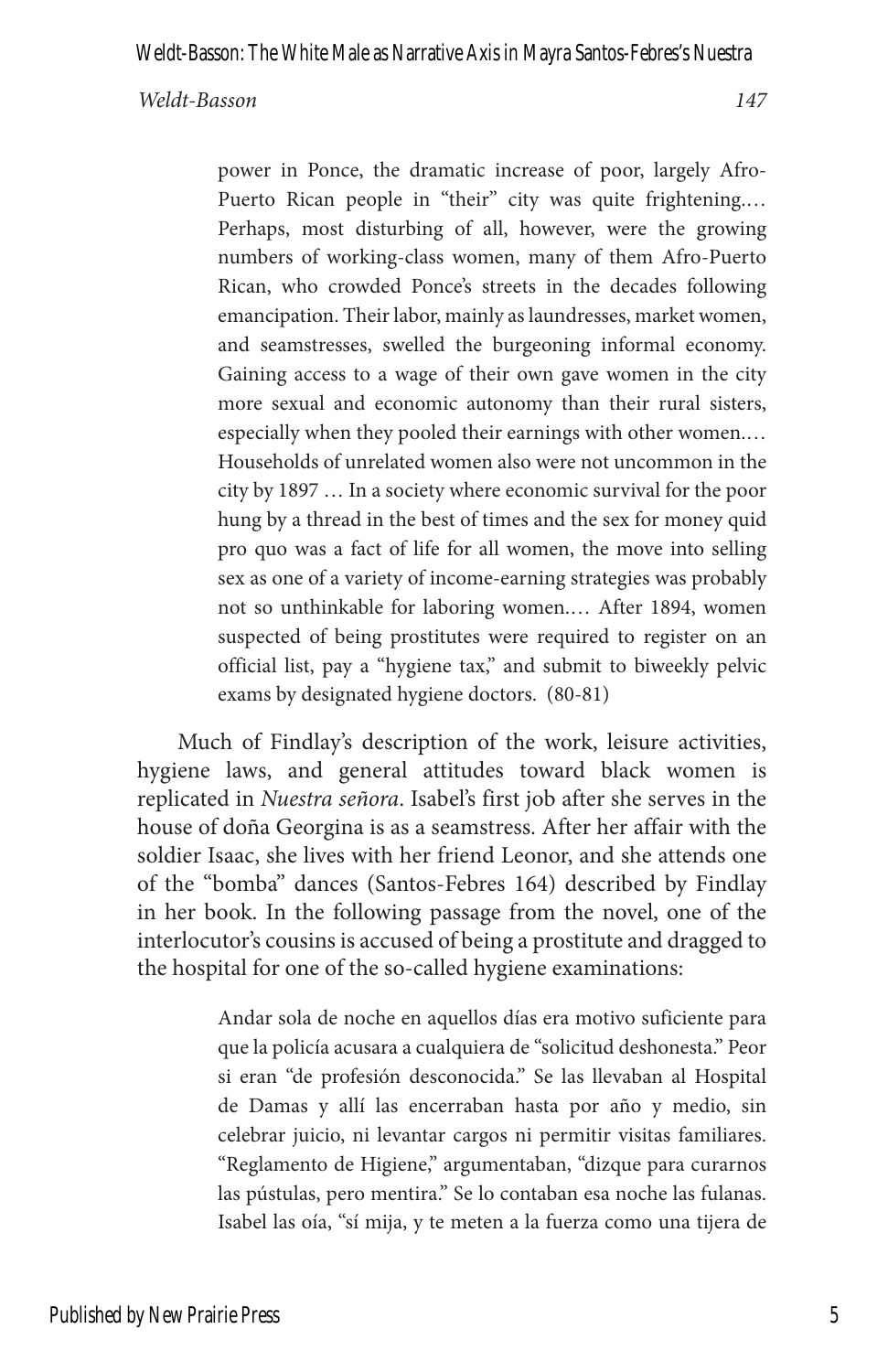hierro que abre en dos por allá abajo para ver si estás enferma. Por más que tú grites, te lo hacen. A una prima mía que muchacha, no la ha tocado ni el aire, la agarraron una noche que a su patrona le dio por que se quedara remendando unas sábanas. Tuvo que ir mi tío y dos vecinos a reclamarla al cuartel y ni así la soltaron. (162)

Wandering alone at night in those times was motive enough for the police to accuse anyone of "dishonest solicitude." And it was worse if they were of "unknown profession." They would take them to the Ladies Hospital and lock them up there for up to a year and a half, without trial, or pressing charges, or family visits. "Hygiene regulation," they said, "to heal our pustules, but it's all lies." That night, the women told the stories to each other and Isabel overheard. "Yes, honey, and they stick it to you by force, a thing like a steel scissors that splits you open down there to see if you are ill. It doesn't matter how much you scream. A cousin of mine, *muchacha*, who hasn't been touched by even the air, was grabbed one night she had to stay late because her *patrona* made her darn some sheets. My uncle and two neighbors had to go claim her at the police station and even then they didn't let her go. (172) 1

These facts incorporated in the text, serve as the historical grounding for the situation of black women during the life of Isabel Luberza Oppenheimer, who most likely (although historical dates are lacking) was born around the turn of the century. Furthermore, these passages help to establish Isabel's identity as part of the colonized Puerto Rican society, where US laws and ideologies were constantly being imposed upon the country.

This backdrop launches us into the life of the character Isabel in Santos-Febres's novel, a poor black girl who was abandoned by her mother and then adopted by a godmother or *Madrina*. For personal and economic reasons, Isabel's godmother is forced to farm Isabel out as a domestic worker in the house of a rich white family. Eventually Isabel is kicked out of the house, when the mistress discovers that her husband, while drunk, attempted to make love to Isabel. Isabel then becomes a seamstress in Don Antón's shop. She later resides with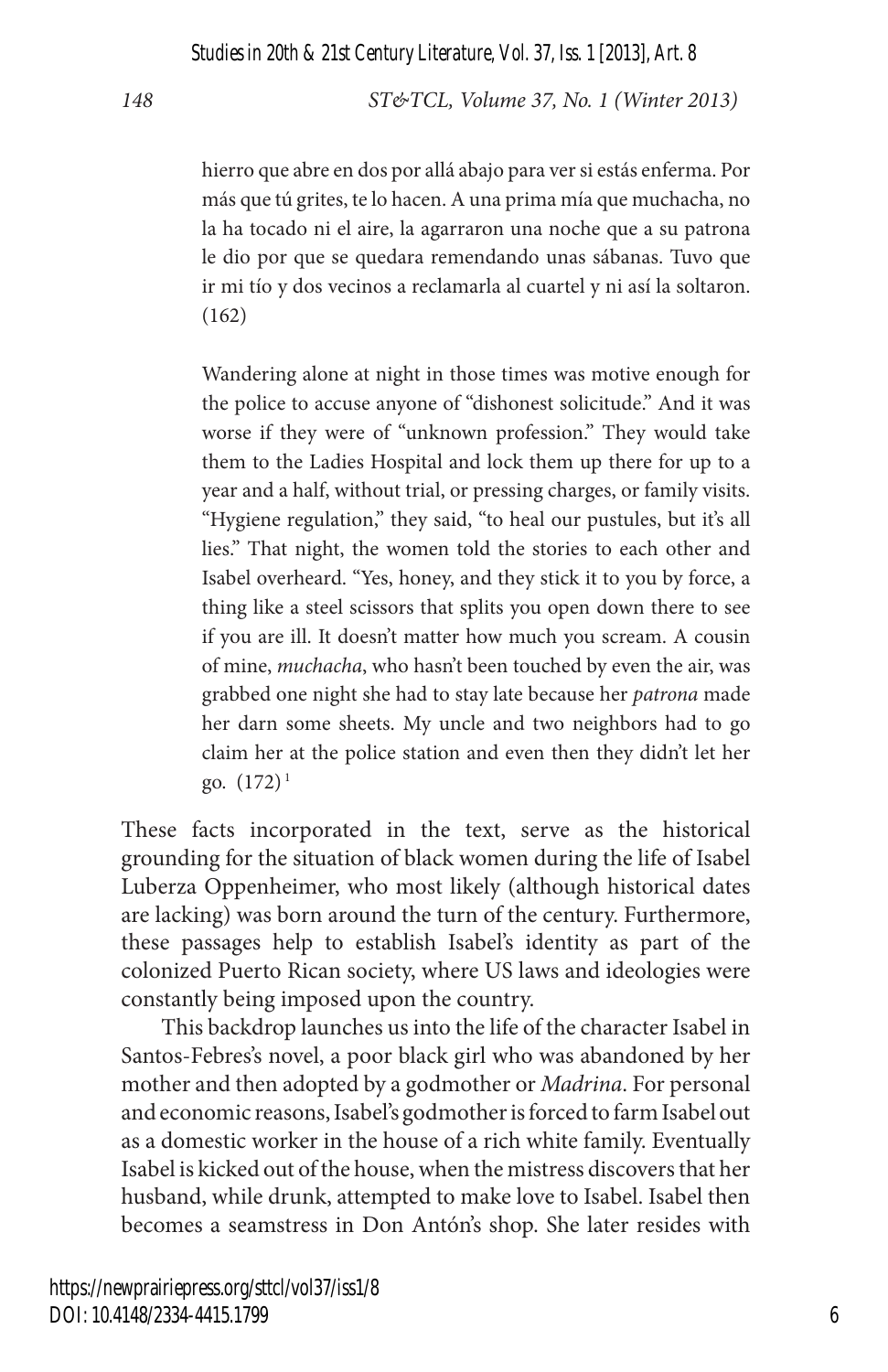Weldt-Basson: The White Male as Narrative Axis in Mayra Santos-Febres's Nuestra

*Weldt-Basson 149*

her first love, a black soldier named Isaac who buys her a house but ultimately abandons her. Isabel's friend Leonor moves in with her and for awhile they do quite well. When Isabel needs more money, she accepts the offer of young Fernando Fornarís, to be paid to clean his office. However, she succumbs to his seduction and becomes pregnant. Isabel subsequently learns that Fernando is marrying a white society woman. She decides to abandon her baby upon birth, believing that it will interfere with her economic independence, and to dedicate herself to becoming a successful businesswoman. She opens up a brothel on the land that Fernando gave to her as a present out of guilt and names it Elizabeth's Dancing Place.

The story's plot illustrates Hurtado's notion that the black woman's relationship with the white man is a key determinant of her economic and social situation. Isabel exists in a relationship of rejection *vis à vis* Fornarís, and this rejection determines both her social status and her economic trajectory. Unfettered by the marital bond, and refusing to accept the limitations that would be imposed upon her by raising her child, Isabel is able to achieve economic and emotional independence from Fernando due to his rejection, by establishing her business. Isabel articulates this stance in many passages of the novel. For example, after she gives birth, the narrator states:

> En esos mismos momentos Fernando Fornarís se está casando. Y ella acaba de escapársele a la muerte y de parirle un hijo. ¿Vivo? No lo quiere saber … tan solo quiere enfocarse … en la tierra que la espera para el próximo paso de su plan. … Y vivir con la prueba de su trampa es demasiado para ella ahora, ahora que sabe lo que tiene que hacer. Convertirse por fin en lo que su matriz le dicta; en Isabel "La Negra" Luberza. (232-34)

> At that exact moment, Fernando Fornarís is getting married. And she has just cheated death and given birth to a son. Is he alive? She doesn't want to know. All she wants to do is focus … on the land that is waiting for the next step in her plan. … And to live with the proof of his deceit is too much for her right now, now that she knows what she has to do. To become finally what her womb dictates, Isabel "La Negra" Luberza. (242-44)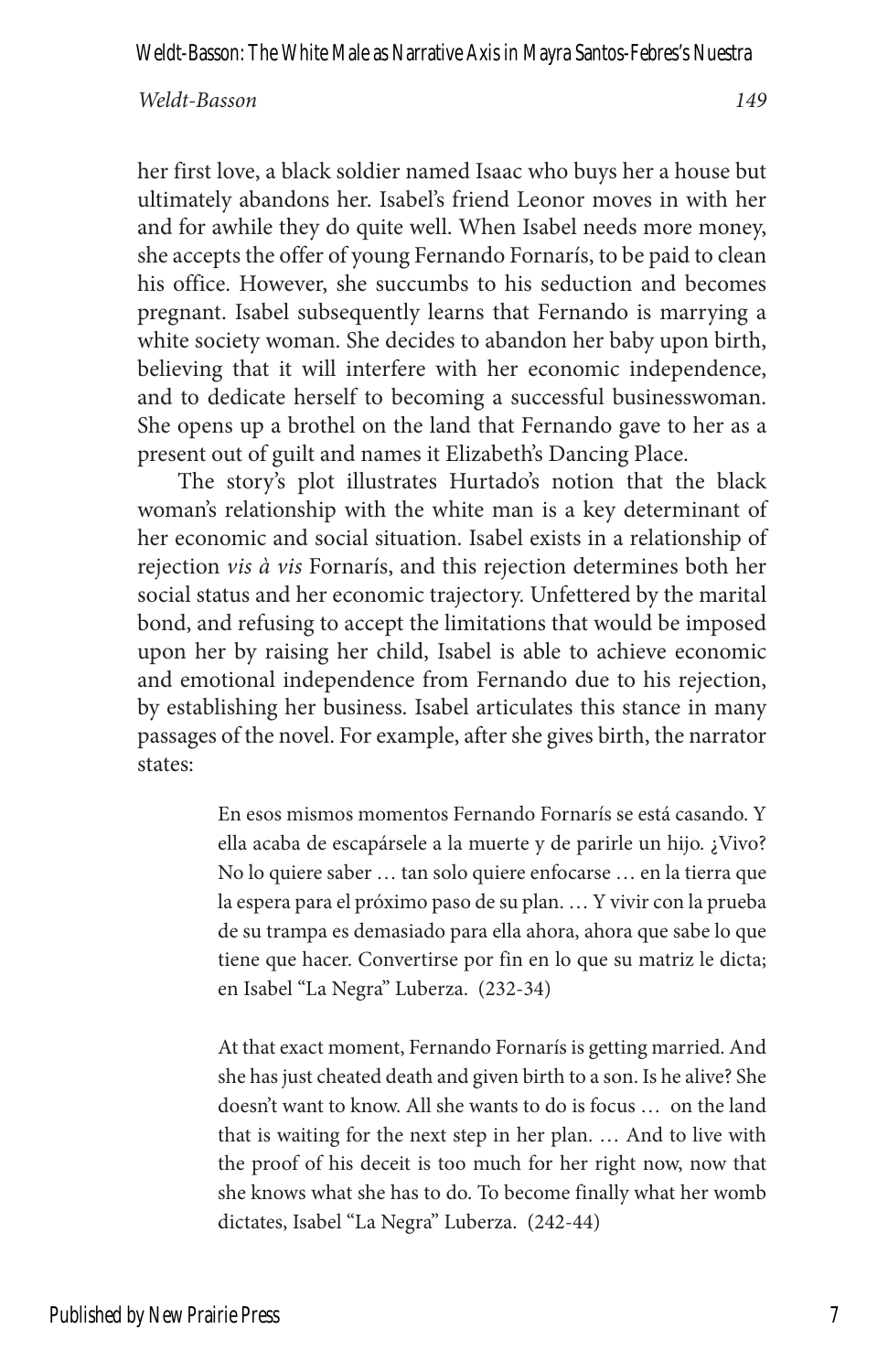Isabel's choice of prostitution is thus directly related to her abandonment by Fornarís. This background establishes Isabel's initial status as a victim of white male society. The rest of the novel develops Isabel's complex image as both a woman dedicated to religion and charity, and a powerful sexual madam who controls and devours men through her brothel.

According to Madan Sarup, postmodernism is characterized by "a rejection of narrative structure in favor of simultaneity and montage; an exploration of the paradoxical, ambiguous, and uncertain, open-ended nature of reality; and the rejection of the notion of an integrated personality in favor of an emphasis upon the Freudian 'split' subject" (Sarup 172). In other words, postmodern fiction subverts traditional dichotomies and dwells on the complex, contradictory nature of reality. This approach to the figure of Isabel Luberza Oppenheimer in Santos-Febres's novel is prefigured by one of the epigraphs from Octavio Paz's "Piedra del sol" that appears on the first page of the novel: "vida y muerte/pactan en ti, señora de la noche, torre de claridad, reina del alba/virgen lunar, madre del agua madre,/cuerpo del mundo, casa de la muerte" (n.p.) 'life and death/reach an agreement in you, lady of the night, tower of clarity, queen of dawn/lunar virgen, mother of mother water,/body of the world, house of death.' Isabel la Negra, like Paz's "piedra del sol," is the "lady of the night" in whom life and death, the pure and corrupt, the positive and negative are joined. *Nuestra señora* not only derives its title from this citation, but also utilizes it as a pun, playing on the traditional religious connotation of "Nuestra señora," which refers to the Virgin Mary. This religious intertextuality not only points to the dual character of the protagonist, who is both a charitable, religious woman and an illegal prostitute, but is also developed throughout the novel in a series of religious references that are associated not only with Isabel la Negra, but also with María de la Candelaria Fresnet, the schizophrenic woman who takes care of Isabel's son, Nene.

In addition, Rosario Méndez Panedas points out the parallels established in the text between Isabel la Negra and the figure of Ochún, from the popular Santería religion that mixes African cults and Catholic saints. According to Méndez Panedas, Isabel shares a variety of characteristics with Ochún (also identified with La Virgen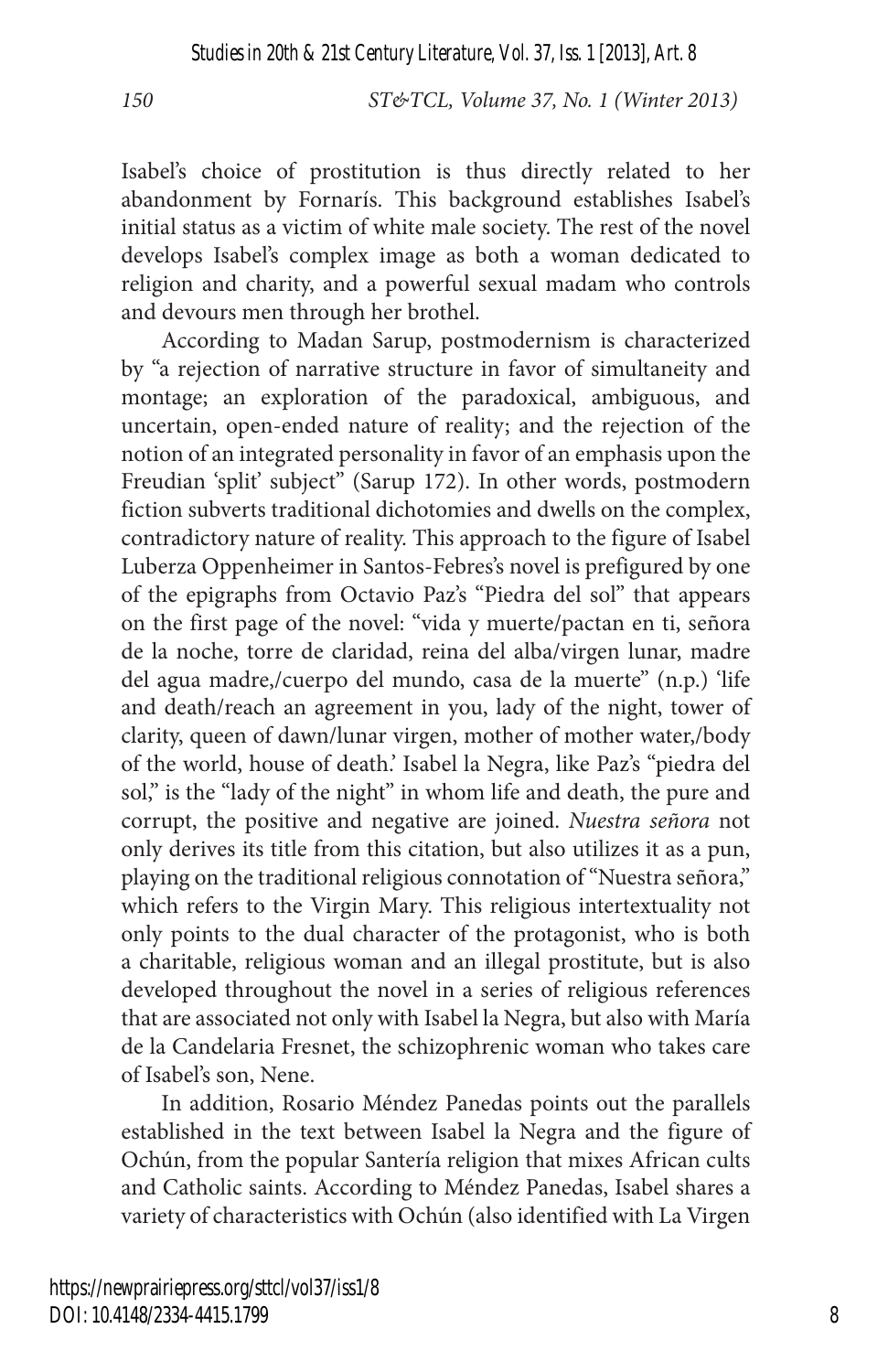de la Caridad del Cobre), including her association with water and the color yellow. Isabel la Negra's association with Ochún emphasizes both Isabel's seductive powers and her independence: "De acuerdo con el reciente estudio de Vivian Romeu sobre las deidades del panteón afrocubano, Ochún es una deidad que no posee límites en su juego seductor, es la diosa del amor… la diosa encarna también la independencia femenina" (n.p.) 'According to Vivian Romeu's recent study on the deities of the Afro-Cuban pantheon, Ochún is a deity that possesses no limits to her seductive game; she is the goddess of love ... the goddess also incarnates feminine independence.'

This postmodern portrait of Isabel, emphasizing both her positive and negative characteristics, is a first step toward subverting the traditional vision of the devouring evil prostitute, although at the same time prostitutes are still viewed this way by the novel's male characters. When Luis Arsenio, the graduating high school boy, attends Elizabeth's Dancing Place for the first time, he is smitten with Minerva, who, like Isabel, is a black prostitute. Luis Arsenio is described as being fearful of being swallowed up by Minerva, and this depiction fits with Erich Neumann's traditional view of the devouring female archetype: "Quería quitarse de encima el aroma de la mujer. Con el aroma desaparecería el recuerdo del tacto, el peso de sus piernas contra la espalda, la tibieza de su entrepierna tragándoselo entero" (29) 'He wanted to rid himself of the woman's aroma. And with the aroma would go the memory of the touch, the weight of her legs on his back, the warmth of her crotch swallowing him whole' (32). In general, descriptions of Minerva (who resembles the young Isabel), and Isabel Luberza herself, emphasize their knowledge and power. Indeed, the name Minerva refers to the goddess of knowledge in Roman mythology. Similarly, Isabel is repeatedly portrayed as a powerful figure. When Luis Aresenio first meets her, the narrator states: "no cabía formula para conversar con señora tan ilegal, ni tan ponderosa, ni tan azul. Isabel Luberza Oppenheimer, alias Isabel la Negra, alias la Madama, sostuvo aquella mirada que lo leía sin tregua (25) 'there were no specifications on how to chat with a woman so illegal, so powerful, so blue. Isabel Luberza Oppenheimer, alias Isabel La Negra, alias the Madam, continued to stare at him, reading him through and through' (27). Moreover, Elizabeth's Dancing Place is portrayed as a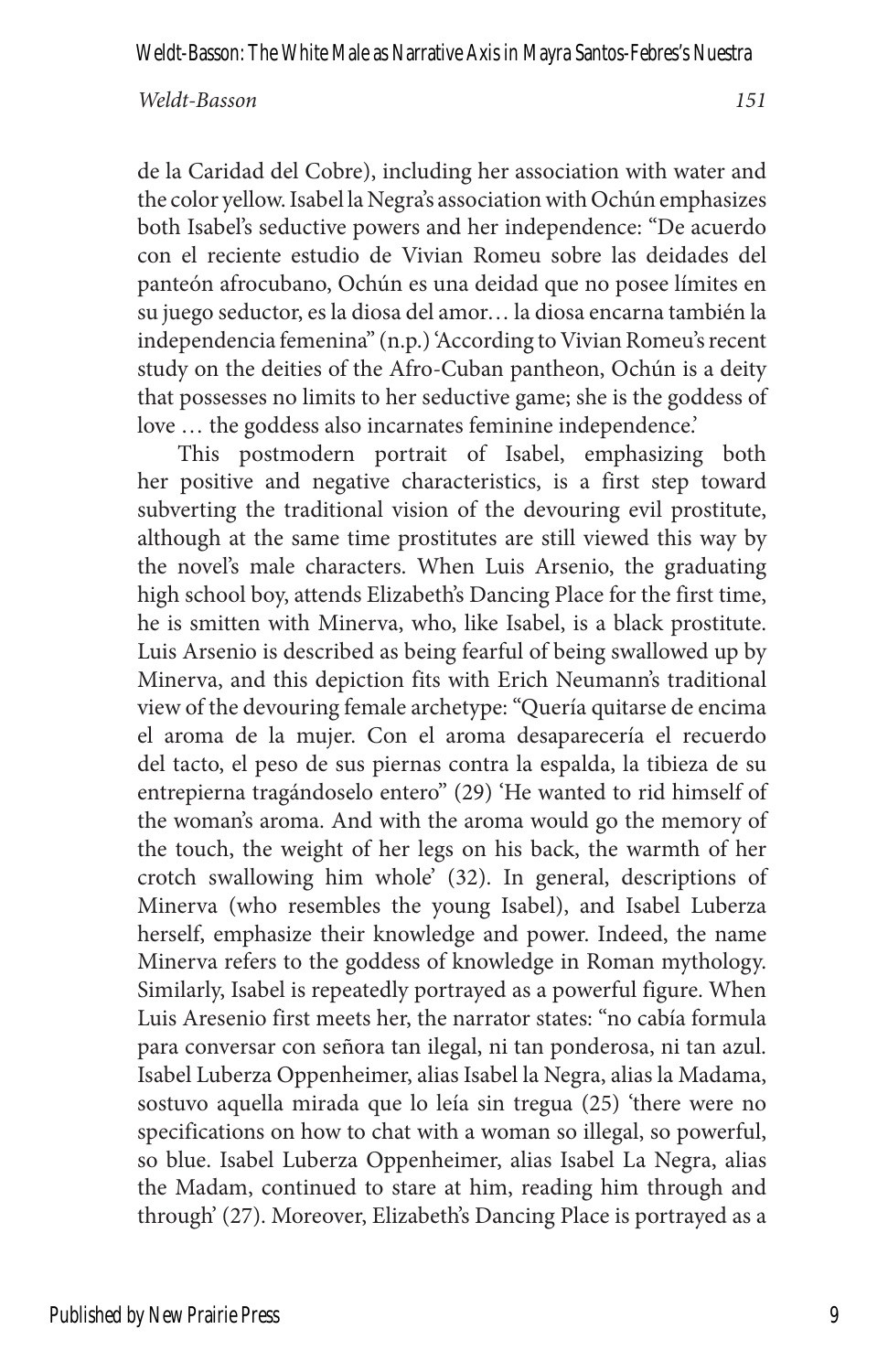site that empowers the women who work there: "Miseria no, miseria no, la miseria de no poder levantar la cara. Nadie tendrá que bajar la cabeza en el lugar de Isabel" (262-63) 'No misery, no misery, the misery of not being able to raise one's chin. No one would have to lower their head in Isabel's place' (274).

The portrayal of Isabel oscillates between that of a hard-nosed businesswoman and that of a soft-hearted, charitable woman. Her social beneficence includes adopting Manolito, the son born to one of her prostitutes, donating money to the Church, and countless monetary donations to her town. Toward the end of the novel, Isabel is described as "La Escindida, la de mil nombres Isabel, La Negra, la Madama, la Patrona, Protectora y Tentación del Caminante. La que salva y la que pierde, eso es ella" (332) 'the Divided One, Isabel of a Thousand Names, La Negra, the Patrona, Protector and Tempter of the Wanderer. She who saves and she who leads astray, that's her' (348). This characterization, focused on Isabel as a split subject, a constant duality, is postmodern in nature, and illustrates how the novel subverts traditional dichotomies employed to stereotype women.

The portrayal of Isabel la Negra in *Nuestra señora* inverts the traditional vision of the prostitute as either a passive victim of society or an evil corruptor of men. In *Nuestra señora*, the prostitute, as incarnated by Isabel la Negra is a symbol of resistance against patriarchal society. What Augusto Puleo notes with regard to Ferré's short story also based on Isabel la Negra, is also applicable to *Nuestra señora*: "The irony is that the wife's civil state, race and social class provide her with abundant opportunity as well as privilege that are not afforded to Isabel la Negra; however, the most dynamic and resourceful character is the mistress"(2). Similarly, Frances Aparicio indicates that "the 'wisdom' of the white European female tradition is rendered impotent, in contrast to the power and strategies used by the African woman, a differential form of power" (51). Both critics indirectly allude to the eventual descent of the white society women into madness, which occurs in both Ferré's short story and Santos-Febres's novel. The white women's inability to lead productive lives despite their economic and social advantages highlights the strength and power accorded to the black prostitute in each text and raises the question of the negative effects of white female economic and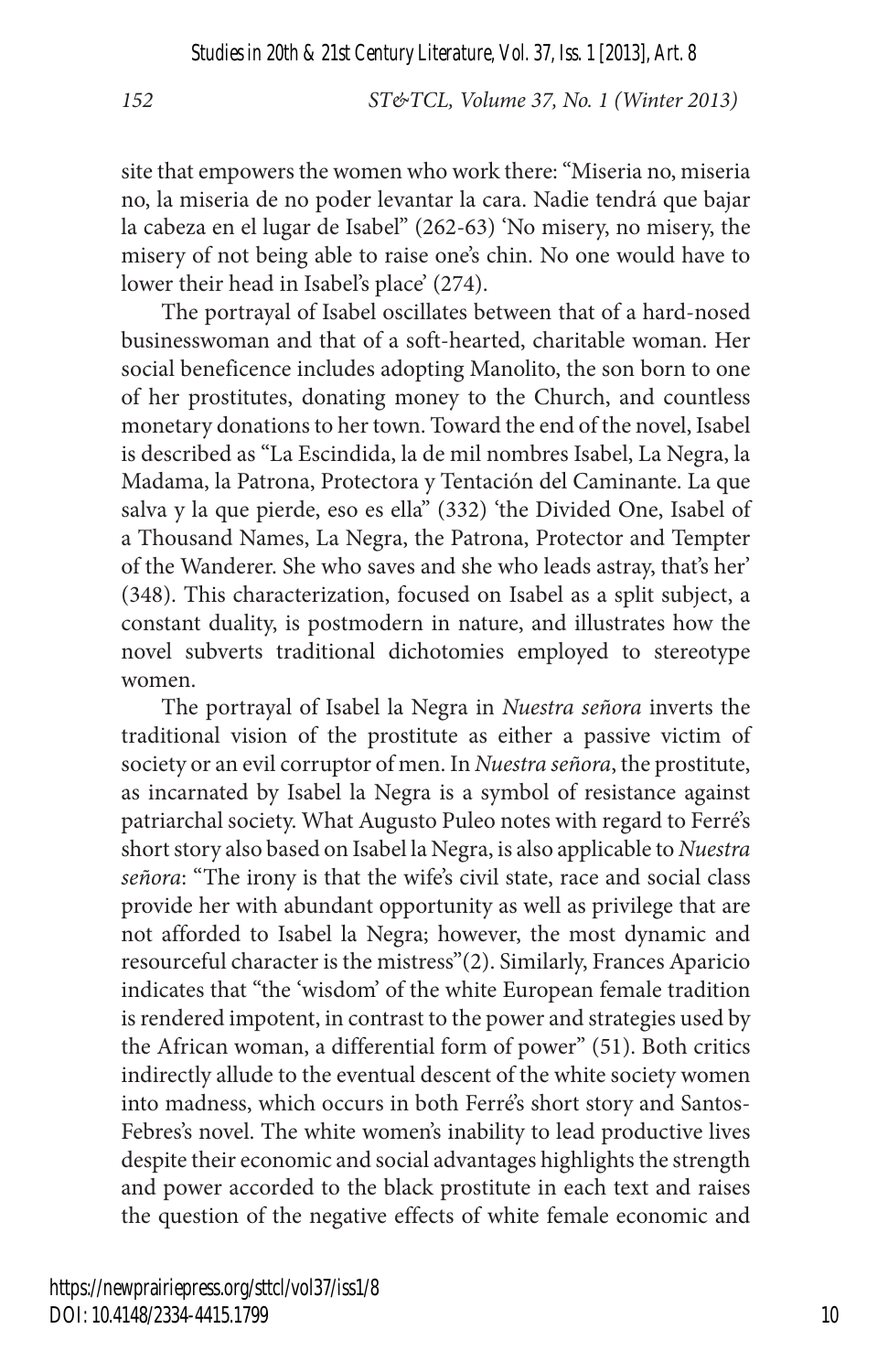social dependency on potential feminist protest.

The role of insanity in the novel raises some interesting questions as well, particularly in regard to the fate of white women, who are as dependent upon white males as black women are for their survival. Cristina Rangel, Fernando Fornarís's wife, exemplifies the other side of the coin, the suffering of white females at the hand of their spouses. Santos-Febres shows through Cristina how white women share in their white husbands' privilege, but also are forced to adopt a subservient role. For example, the reader is told that "Cristina Rangel aprovechaba las Navidades para recordarles a todos que ella era la señora de la casa, señora en propiedad, sentenciadora de órdenes domésticas, pedidora de jamones, de cortes de lomo ahumado, ponches, mazapanes y avellanas que ofrecer a los invitados" (61) 'Doña Cristina Rangel took advantage of the Christmas holiday to remind everyone that she was the señora of the house, a true lady, the giver of domestic commands, who ordered the ham, the cuts of pork loin, the punches, the marzipan, and the hazelnuts to offer the guests' (65-66). Cristina, as Fernando's wife, is granted the privilege to have servants and give them orders. Nonetheless, Cristina Rangel is portrayed as an unhappy bourgeois woman, who turns to alcohol for solace faced with an unhappy marriage. Her husband's frequent disappearances from the house eventually lead Cristina to attempt suicide. She ends up in a hospital because of her mental illness. Santos-Febres blames Cristina's unfortunate existence on her husband's actions. For example, during the Christmas holiday, Fernando disappears from a family function, embarrassing Cristina as she searches for him to solve one of the guest's legal problems. Similarly, Fernando arrives inordinately late to the family's traditional New Year's Eve dinner. In both instances, Cristina is visibly upset and seeks alcohol to assuage her emotional pain.

Santos-Febres's portrayal of Cristina's insanity enters into dialogue with a growing body of critical studies on the subject of female insanity in literature, and whether or not female madness can be interpreted as subversive. The subversive value of insanity was first put forth by Sandra Gilbert and Susan Gubar in their famous study about nineteenth-century British literature: *The Madwoman in the Attic* (1979). More recently, other studies have emerged that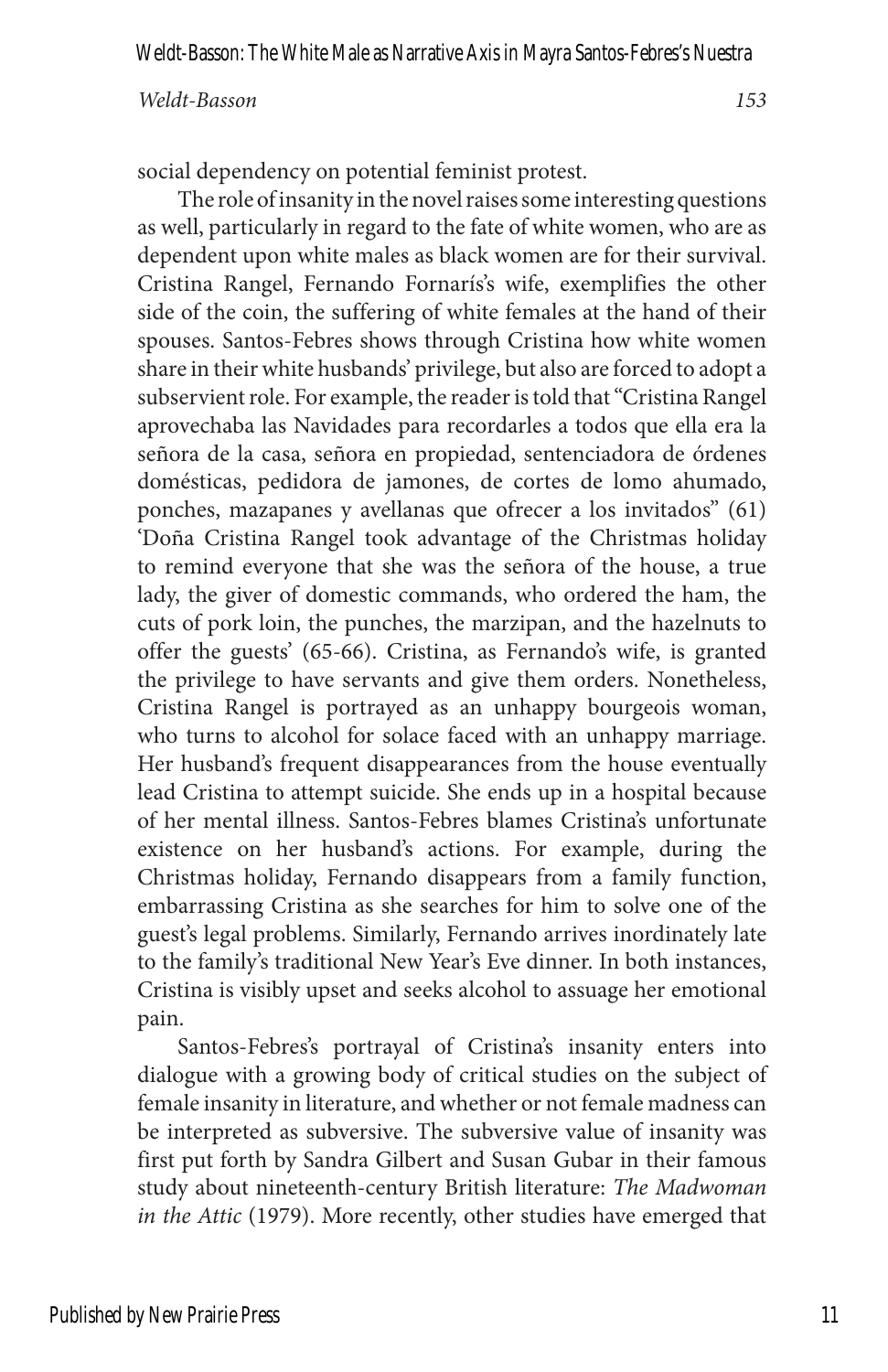challenge Gilbert and Gubar's assertion, such as Marta Caminero-Santangelo's *The Madwoman Can't Speak: Or Why Insanity is Not Subversive* (1998). Caminero-Santangelo poses the question "How does this strategy hold up in the face of the chaos of violence, abuse, battering, rape, political unrest and discrimination that affects real women's lives? The juxtaposition of the two questions is provocative, sounding a note of skepticism about the idea of madness as an antidote to violence, abuse, battering, and rape" (3). The context of *Nuestra señora* supports Caminero-Santangelo's argument. Madness is depicted as a desperate escape for middle-class white women, rather than a productive coping strategy. Cristina's descent into madness is counterposed to Isabel's more productive response of becoming a successful businesswoman to combat societal discrimination against women in general, and women of color, in particular. Hurtado's notion of rejection becomes a positive motivating force, while the white woman's dependence upon white male privilege incapacitates her for rebellion and leads to ultimate self-destruction.

The novel's portrayal of one of its secondary characters, María de la Candelaria Fresnet, the woman who raises Nene, is also centered on her relationship with white males. Montse, as she is called in the novel, is a black woman who both tends to a religious shrine and cares for Isabel and Fernando's child. She is portrayed as a schizophrenic who hears voices repeatedly and is sometimes out of touch with reality. She speaks to herself constantly in religious terms, referring to Fernando Fornarís as "El Amado" 'The Beloved One' and Nene as "El Niño" 'The Child.' "Amado" is used in the Bible to refer to Christ. These allusions elevate Fornarís, the white male, to a godlike figure, which emphasizes his privileged role in society. Furthermore, Montse herself has suffered the abuse of white males. She originally was hired as a nurse to don Ambrosio, who initiated a sexual relationship with her. Ambrosio made no provisions for Montse so that after his death, she and Nene relied on Ambrosio's sisters to administer their income, and were left to live in poverty. When Montse makes this situation known to Fernando, he remedies it by transferring the land titles into Montse's name.

Juan Pablo Rivera suggests Montse's postmodern nature in his discussion of her as a *Madrina* figure. Rivera points out that Montse is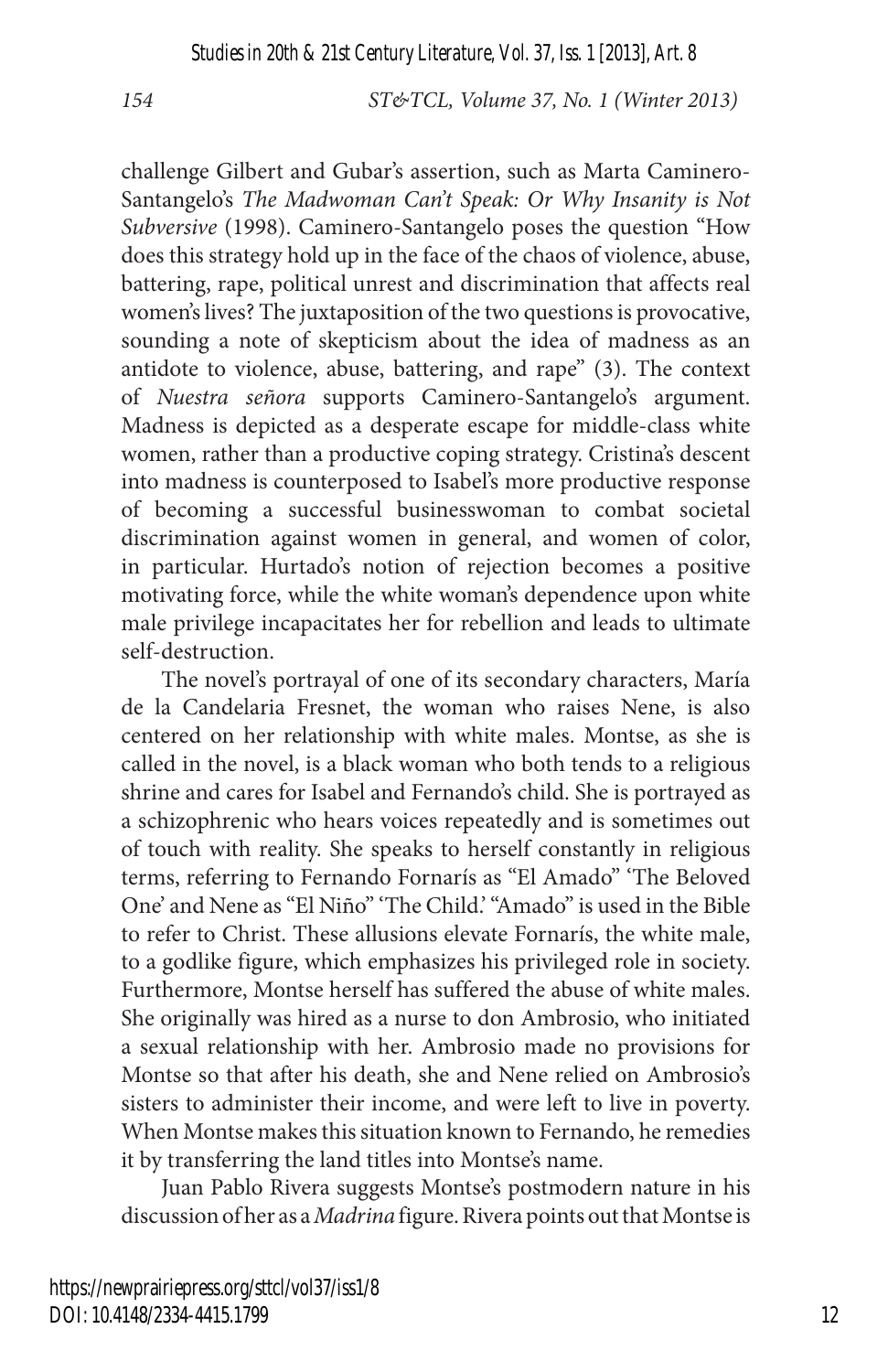illiterate, unable to read the letter Nene writes when he is transferred to the military base. According to Rivera, "el analfabetismo, así como la pobreza de la madrina, son los efectos más evidentes de un racismo que, si bien fundamentado en condiciones sociohistóricas, no deja de tener vigencia hoy día" (n.p.) 'the illiteracy, just as the poverty of the godmother, are the most evident effects of a racism that, although based on socio-historical conditions, does not cease to have validity today.' However, Rivera also points out the contradiction between this illiteracy and Montse's ability to negotiate: "Saber negociar es lo que cuenta. …Junto a Isabel, ella [Montse] es la mejor negociante en la novela. …Por esta razón también las madrinas en las novelas de Santos Febres son tan fuertes, particularmente en su relación con los hombres de negocios, los grandes falos en las obras" (n.p.) 'Knowing how to negotiate is what matters. …Together with Isabel, she [Montse] is the best negotiator in the novel. … For this reason the godmothers in Santos Febres's novels are also so strong, particularly in their relationship with businessmen, the great phalluses of the works.' Montse's duality, in contrast to Isabel's, is not one of positive versus negative, or saint versus sinner. Instead, Montse oscillates between powerless illiterate and powerful negotiator. Montse's rejection by white society does not result in total independence, as in the case of Isabel la Negra. Instead, Montse shares the white woman's descent into madness because of dependency on and abuse by the white male but also manages some degree of economic independence through her final acquisition of the land titles.

Montse's schizophrenia can be seen as a result of societal racism and abuse, and thus differs somewhat in nature from the madness associated with Cristina Rangel in the novel. In an interview titled "Soy del Caribe," Santos-Febres responds in the following manner to the question "¿Por qué eligió a una mujer loca como madrina del Nene?": "Tenía de alguna manera que nombrar el dolor de la marginación más absoluta. Entrar al espacio de la locura causada por décadas de servilismo, racismo, marginación, destitución. Es un espacio que he visto con mis propios ojos. Eso es lo que representa María de la Candelaria Fresnet, la Vieja" 'Why did you choose a crazy woman as Nene's godmother?': 'I had to name in some form the pain of the most absolute marginalization. Enter into the space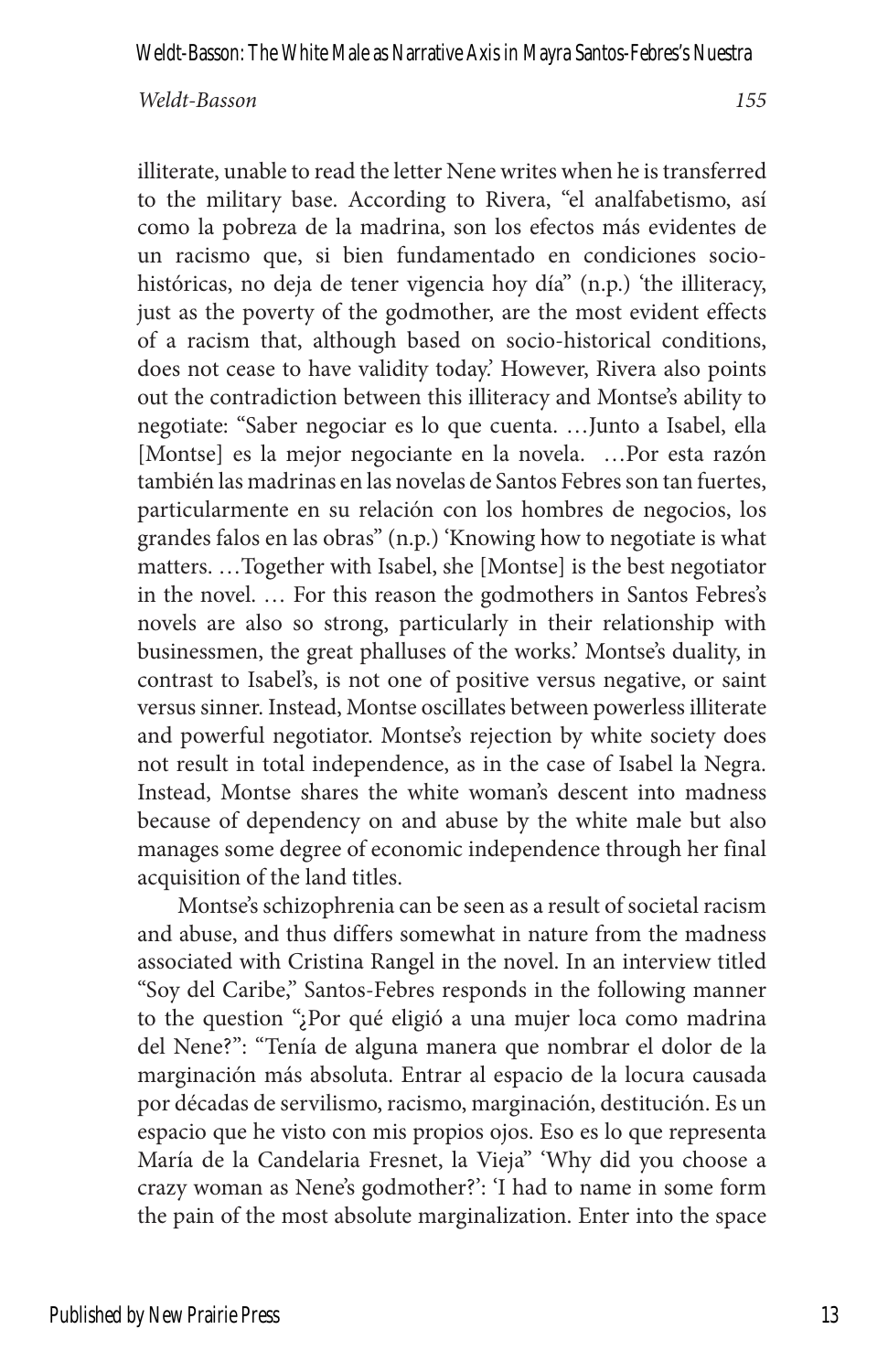of madness caused by decades of servilism, racism, marginalization, destitution. It is a space I have seen with my own eyes. This is what María de la Candelaria Fresnet, the Old Woman, represents' (354). Montse's psychosis coincides with R.D. Laing's ideas on schizophrenia. Laing states that schizophrenia "is a special strategy that a person invents in order to live in an unlivable situation" (qtd. in Rigney 8). This is a rather apt description of María Candelaria de Fresnet's life.

Montse's schizophrenia is a reaction to her self-internalization of the racism against blacks by whites. Part of Montse has come to think of herself as dirty and inferior, and this has led to a deep psychic schism. In many passages of *Nuestra señora*, Montse expresses the idea that she is dirty. For example, on page five, the voices inside Montse's head state: "Yo, una mosca, peor, una mosca parada en un balde de mierda, la mierda misma, yo. Las voces de su cabeza no se aquietan" (5) 'me, a fly, or worse, a fly atop a bucket of shit, or the shit itself, me. The voices in her head are unalloyed' (7). Similarly, when don Fernando invites Montse to enter his car so he can take her and Nene on a shopping trip, Montse is afraid that her body will dirty the car seat: "La vieja se monta con cuidado en los asientos de cuero, no los vaya a ensuciar con algo, ¿con su piel?" (56) 'The old woman sits cautiously on the leather seats; don't stain them with anything: with her own skin?' (58). There are other examples, but these serve to illustrate the point. Montse is forced into a division between her real self and the self that racist society sees, and this results in an internal conflict that takes the form of schizophrenia in the novel.

In *Mad Intertexutality: Madness in Twentieth-Century Women's Writing*, Monika Kaup explores the madness in women's writing. In a chapter specifically dedicated to black women's writing, Kaup cites the ideas of William Dubois on what he terms "black doubleconsciousness":

> The Negro is a sort of seventh son, born with a veil, and gifted with second-sight in this American world, a world which yields him no true self-consciousness, but only lets him see himself through the revelation of the other world. It is a peculiar sensation, this double-consciousness, this sense of always looking at one's self through the eyes of others. (Dubois qtd. in Kaup 208)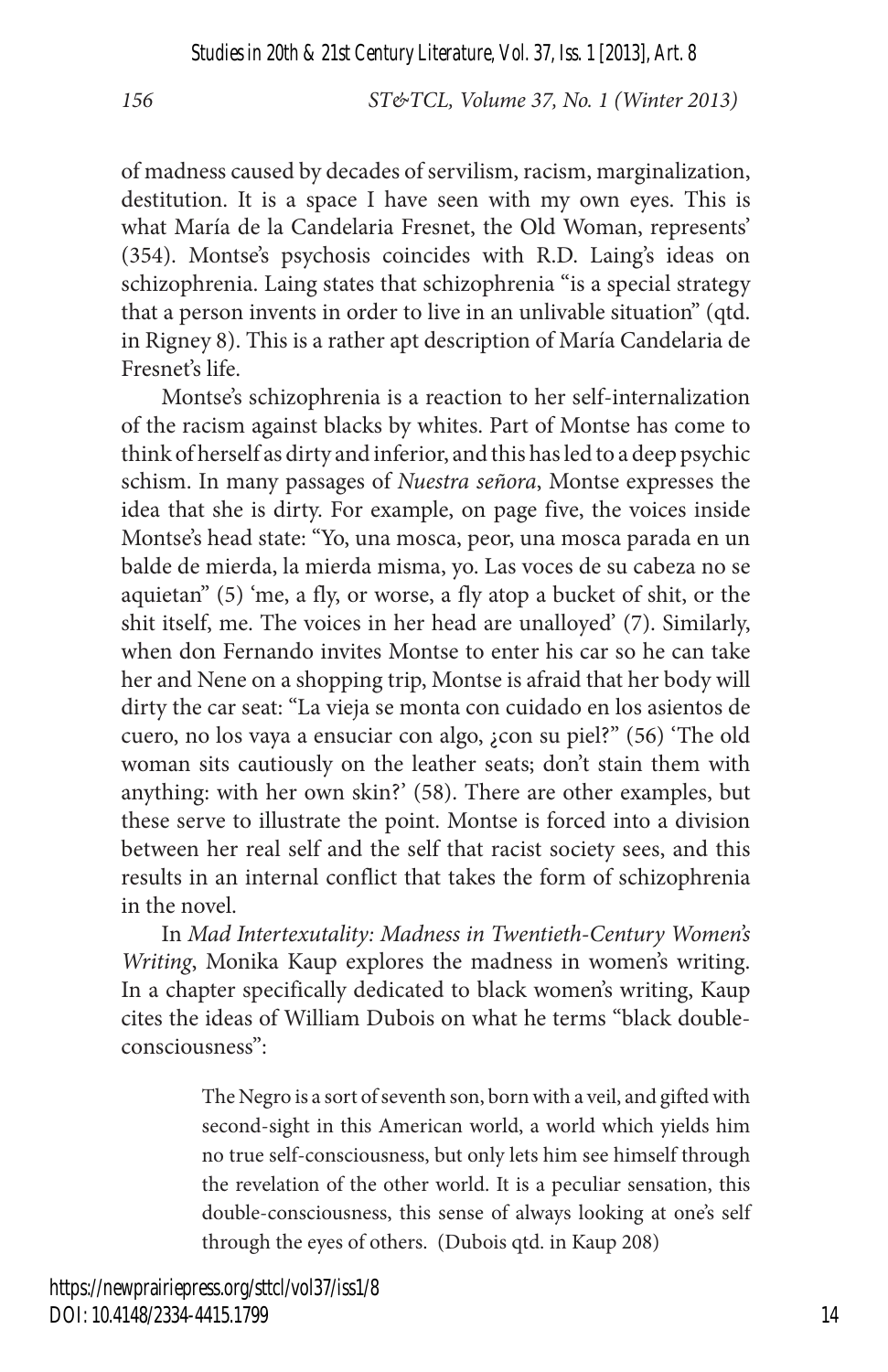Weldt-Basson: The White Male as Narrative Axis in Mayra Santos-Febres's Nuestra

*Weldt-Basson 157*

Thus, according to Kaup, black women's writing includes "the instance of divided sight resulting from racism and a definition of blackness as dirt which parallels the definition of 'woman as lack,' and thus multiplies the oppression of race with the oppression of gender" (Kaup 209). Kaup's notion of "blackness as dirt" has particular relevance for Santos-Febres's novel, where Montse explicitly views herself as dirty and "shit itself" and suffers the negative consequences of the internalization of racism through her schizophrenia.

In summary, madness in *Nuestra señora* is not a subversive feminist protest, as is the entrepreneurship of Isabel la Negra and her conversion into a successful Madam in order to achieve financial independence and assert power on society. Instead, madness in the novel is the ineffective solution of the powerless, which includes both the socially and economically dependent upper class white woman, Cristina Rangel, as well as the poor, schizophrenic black woman, Montse. As Phyllis Chesler states:

> Neither genuinely mad women, nor women who are hospitalized for conditioned female behavior, are powerful revolutionaries. Their insights and behavior are as debilitating (for social reasons) as they are profound. Such women act alone, according to rules that make no "sense" and are contrary to those of our culture. Their behavior is "mad" because it represents a socially powerless individual's attempt to unite body and feeling. (Chesler 115-16)

Hence, in *Nuestra señora*, the differing reactions and strategies of the upper-class white wife and the poor black lover/prostitute with regard to white male subordination result in a subversive portrait of the black prostitute/madam as a form of resistance and protest against the dominant forces of racism, classicism, and gender discrimination in patriarchal society. The reaction of women of color, as we have seen, is not always subversive (notably that of Montse), but can be in cases like that of Isabel, where racism is not internalized by the subject. Nonetheless, Santos-Febres does not see the historical Isabel Luberza as a feminist figure, because, as she notes in an interview: "Yo no creo que Isabel Luberza fuera feminista. Al fin y al cabo, traficaba con otras mujeres" (353) 'I don't think that Isabel Luberza was a feminist.When all is said and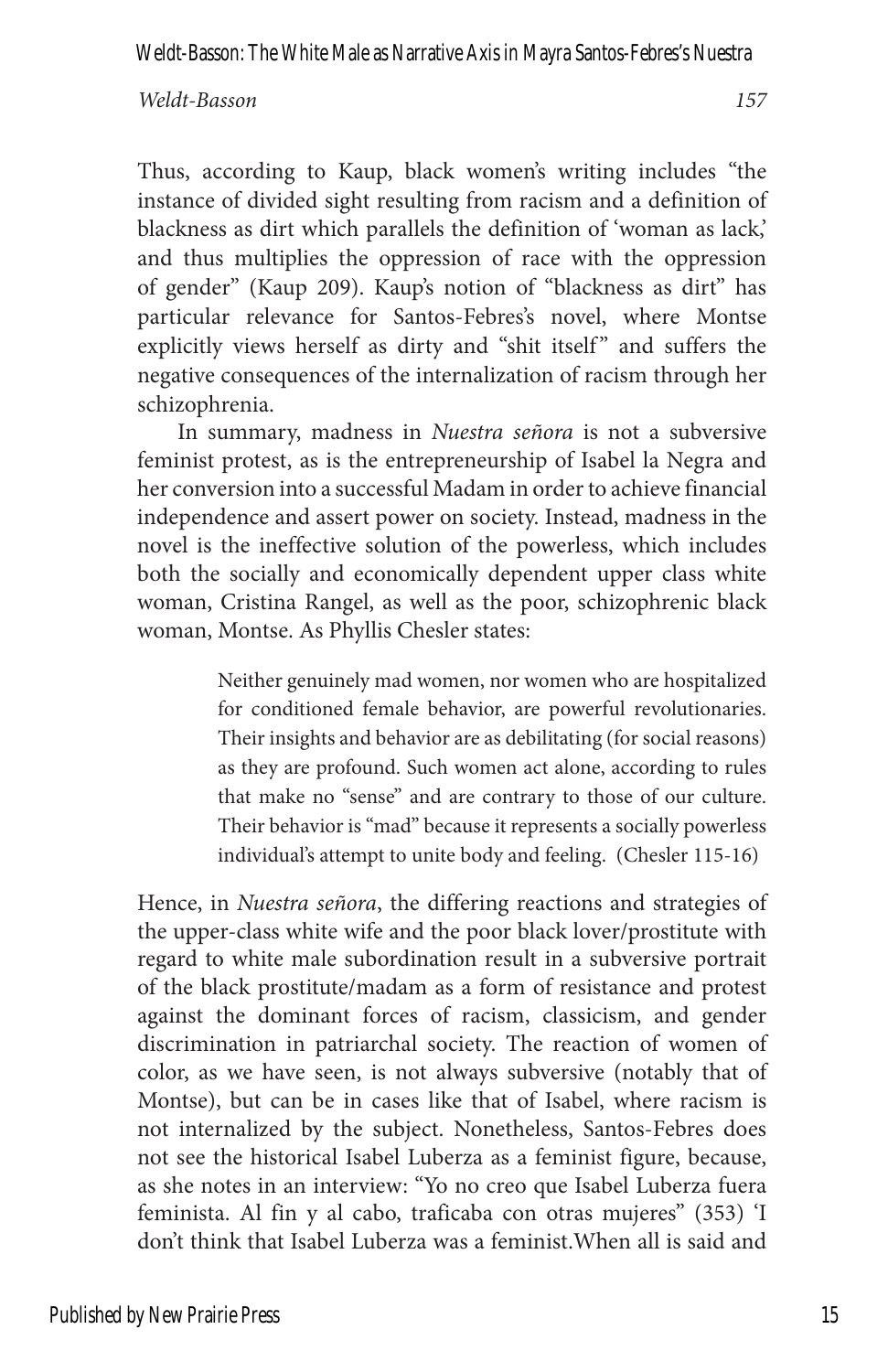*Studies in 20th & 21st Century Literature, Vol. 37, Iss. 1 [2013], Art. 8*

*158 ST&TCL, Volume 37, No. 1 (Winter 2013)*

done, she trafficked in other women.' Moreover, in her collection of essays, *Sobre piel y papel* (2005) published shortly before *Nuestra señora*, Santos-Febres indicates that the sexualizing of the figure of the black woman, and the inherent racism it implies, are ultimately destructive forces that led to the death of the historical Isabel la Negra:

> La sexualización de las mujeres negras responde en gran parte a la fabricación de esta "inferioridad" social. … Sin embargo, el hecho de que sean "inferiores" no es el único elemento funcionando en el sistema de demandas y ofertas sexuales. Para que el negocio funcione, la "presa" tiene que servir de gancho de seducción. … muchas jóvenes esclavas, después de la abolición, continuaron practicando la profesión que le [sic] enseñaron sus amos … Se aprendieron de memoria el rol de la seductora (la Mulata) y lo emplearon para conseguir lo que necesitaban para sobrevivir y … para avanzar socialmente. Xica Da Silva, Isabel la Negra … Y todas terminaron asesinadas, abandonadas, destruidas por las invisibles manos de la dominación. (120-21)

> The sexualizing of black women responds to a large degree to the fabrication of this social "inferiority." … However, the fact that they are "inferior" is not the only element functioning in this system of sexual supply and demand. In order for the business to function, the "prey" must serve as a hook for seduction. … many young slaves, after abolition, continued practicing the profession that their masters taught them.… They memorized the role of seductress (The Mulatta) and employed it to obtain what they needed to survive … and to advance socially. Xica Da Silva, Isabel la Negra …and all of them wound up murdered, abandoned, destroyed by the invisible hands of domination.

Although Isabel's death ultimately points toward her failure to triumph over patriarchal society, it cannot be denied that Santos-Febres constructs the figure of the black madam/prostitute as combative of this society's racism, classicism, and sexism, a rebellion initially inspired by the protagonist's rejection by white male society. Hence, the white male, Fernando Fornarís, functions as the narrative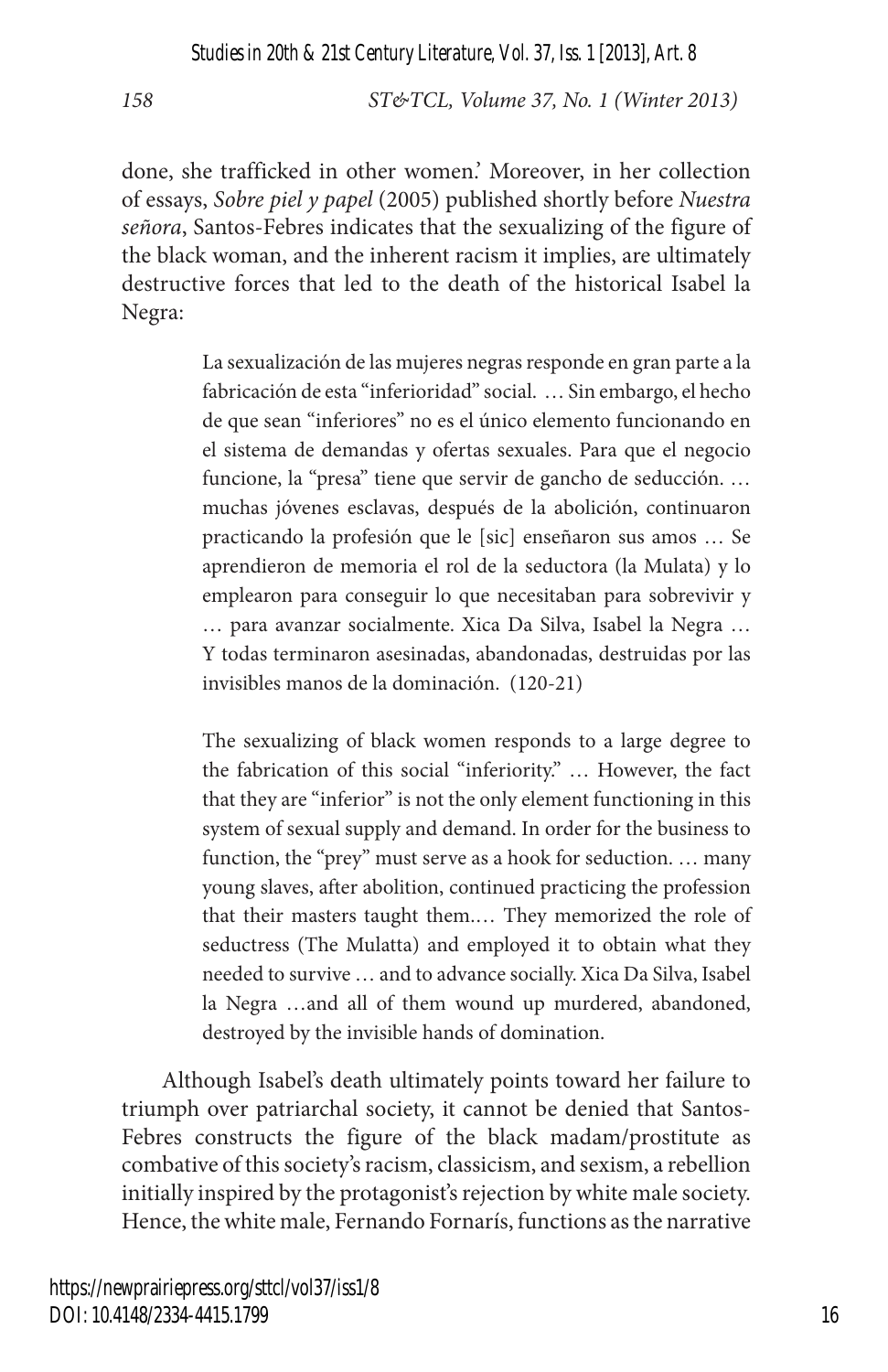Weldt-Basson: The White Male as Narrative Axis in Mayra Santos-Febres's Nuestra

*Weldt-Basson 159*

axis upon which *Nuestra señora* turns and upon which all of the female characters are constructed.

#### **Notes**

1 All translations of *Nuestra señora de la noche*, unless otherwise noted, are taken from the English translation by Ernesto Mestre-Reed. All other translations are mine.

### Works Cited

- Alleyne, Mervyn C. *The Construction and Representation of Race and Ethnicity in the Caribbean and the World*. Barbados: U of the West Indies P, 2002. Print.
- Aparicio, Frances R. *Listening to Salsa: Gender, Latin Popular Music and Puerto Rican Cultures*. Middletown: Wesleyan UP, 1998. Print.
- Caminero-Santangelo, Marta. *The Madwoman Can't Speak: Or Why Insanity is Not Subversive*. Ithaca: Cornell UP, 1998. Print.
- Chesler, Phyllis. *Women and Madness*. New York: Palgrave, 2005. Print.
- Gilbert, Sandra M. and Susan Gubar. *The Madwoman in the Attic: The Woman Writer and the Ninteenth-Century Literary Imagination*. New Haven: Yale UP, 1980. Print.
- Ferré, Rosario. "Cuando las mujeres quieren a los hombres." *Papeles de Pandora*. México: Mortiz, 1976. Print.
- Hurtado, Aída. *The Color of Privilege: Three Blasphemies on Race and Feminism*. Ann Arbor: U of Michigan P, 1996. Print.
- Kaup, Monika. *Mad Intertextuality: Madness in Twentieth-Century Women's Writing*. Trier: Wissenschaftlicher, 1993. Print.
- López Neris, Efraín, dir. *Life of Sin*. Twenty-First Century Productions, 1979. Film.
- Méndez Panedas, Rosario. "El sujeto caribeño o la seducción de la alteridad en *Nuestra señora de la noche* de Mayra Santos Febres." *Espéculo* 43 (November 2009). Print.
- Neumann, Erich. *The Great Mother*. Trans. Ralph Manheim. Princeton: Princeton UP, 1991. Print.
- Puleo, Augusto. "The Intersection of Race, Gender, and Class in a Short Story of Rosario Ferré." *Studies in Short Fiction*. 32.2 (1995): 227-36. Print.